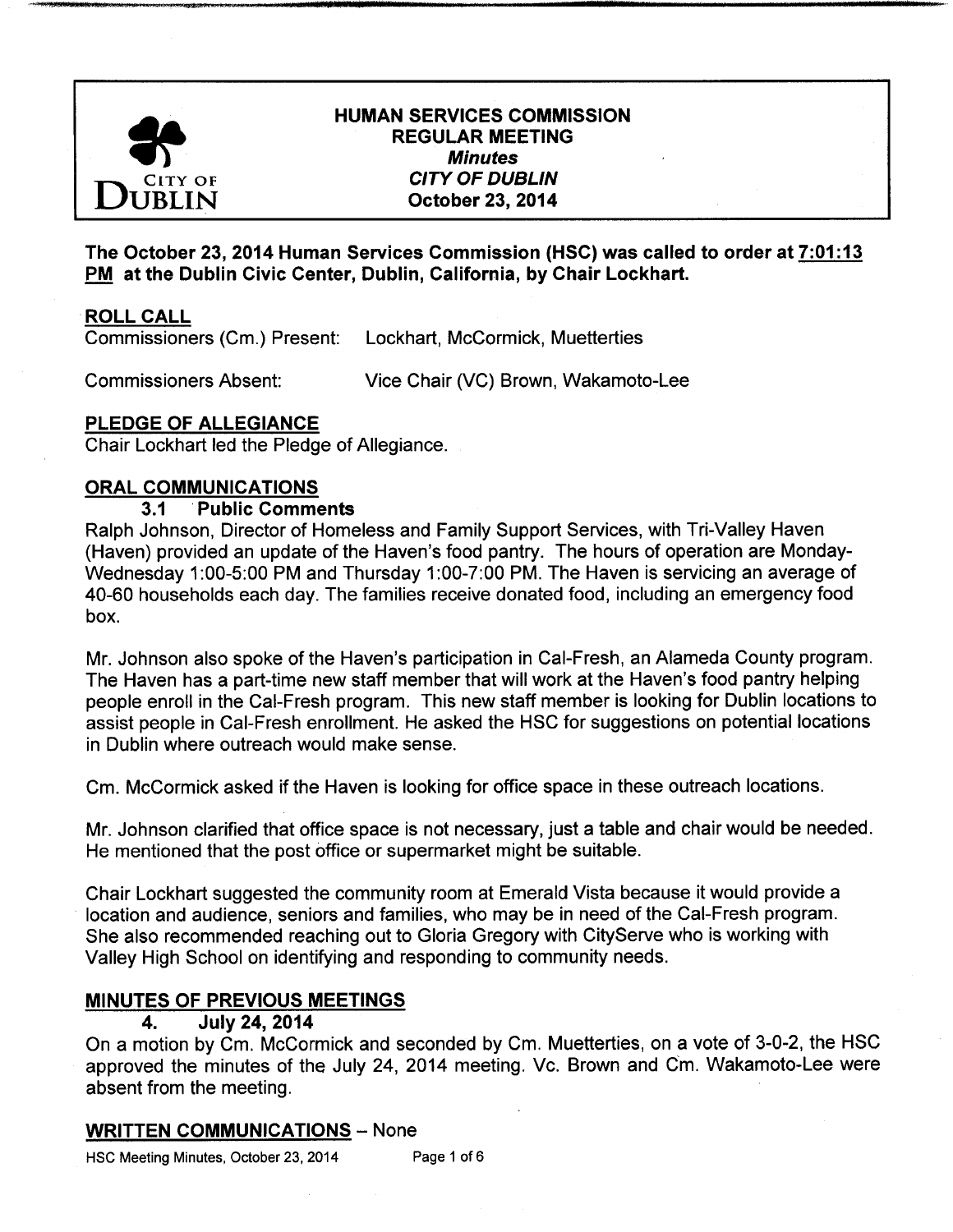#### PUBLIC HEARING — None

#### UNFINISHED BUSINESS — None

#### NEW BUSINESS

8.1 Alameda County social services provided to Dublin residents Josh Thurman, Deputy Chief of Staff from Alameda County Supervisor Haggerty's Office, presented information on the social services provided to Dublin residents by Alameda County agencies.

Chair Lockhart asked where La Clinica de la Raza is located.

Mr. Thurman responded that the clinic is in Oakland, California.

Chair Lockhart asked if any hospitals in the Tri-Valley participate in publicly funded dental care programs.

Mr. Thurman responded no.

Chair Lockhart asked if there are mental health services available at Valley High School.

Mr. Thurman responded yes. Additionally, early intervention services are provided at Fallon Middle School where Coordination of Services Team meetings are held weekly. During the 2013 school year there were 220 mental health sessions between staff and students.

Chair Lockhart noted the pressure students are under from family to achieve a high level of performance in school.

Mr. Thurman agreed that mental health services in the schools and dental services have been identified as major needs in the Tri-Valley.

Chair Lockhart asked if the money funded for In- Home Supportive Services ( IHSS) is for caretakers in the home.

Mr. Thurman responded yes.

Amy Cunningham, Assistant to the City Manager, explained that the congregate meal program was previously provided by Spectrum Community Services (Spectrum) and as of July 2014, Open Heart Kitchen is providing all senior congregate meal programs in the Tri-Valley.

Mr. Thurman stated that Spectrum has provided a wonderful service. For this funding cycle, Alameda County was looking for a Tri-Valley based provider and Open Heart Kitchen filled the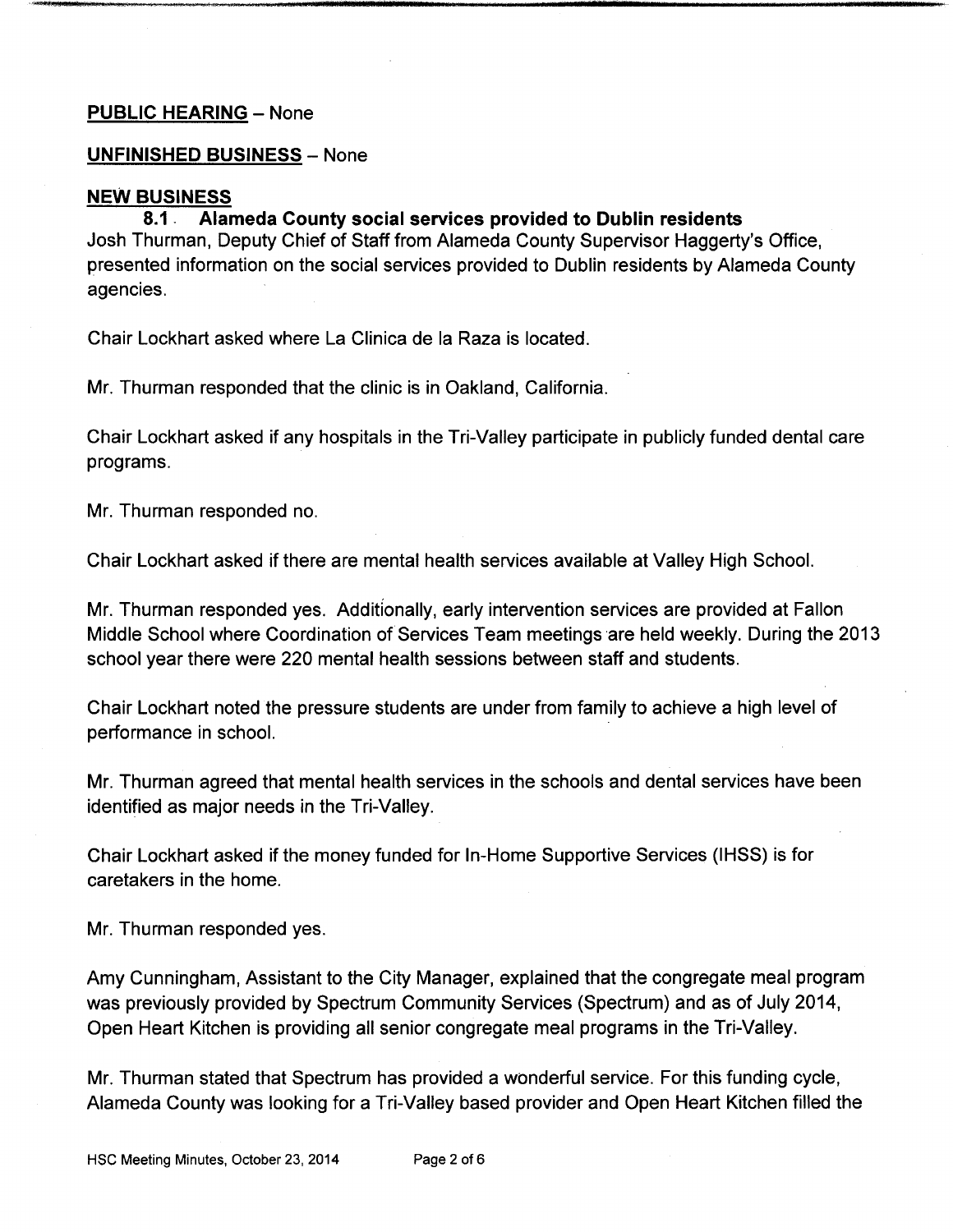need. He next stated that there are only two Dublin dentists in the Tri-Valley that take Denti-Cal patients.

Ms. Cunningham stated that the Tri-Valley Cities met with Sue Compton at Axis Community Health to discuss dental care services and potential funding through Alameda County to attract private dentists. The level of Denti-Cal subsidies prove to be an obstacle in enticing dentists to participate in the program.

Mr. Thurman stated that specialty medical services are not provided in the Tri-Valley. He mentioned there are discussions with Alameda Health Systems to co-locate the top three referred services to Axis. He explained that the volume of people requiring specialized services dictates the services offered in an area. At this point, the volume in the Tri-Valley has not substantiated the need for providing these services locally.

Chair Lockhart stated that if the service is available in the Tri-Valley, she believes the volume will increase. She explained that the Tri-Valley HSC Commissions are jointly focused on mental health and dental health as top priorities. In the past the Tri-Valley cities may have focused on health services within their own city, but now the focus is providing a facility within the Tri-Valley that can provide these services. She next mentioned a dental vehicle program that the City of Pleasanton was trying to get up-and-running.

Ms. Cunningham explained that the dental vehicle program has been studied and currently is not moving forward.

Mr. Thurman explained that while a dental vehicle does provide screening, a medical home is still needed to provide the dental services.

Chair Lockhart responded that if there was a medical home at Axis then appointments could be set up at a facility.

Ms. Cunningham explained that a mobile dental van only accommodates one person at a time, so logistically and financially it would be difficult to fund. She mentioned that conversations with Axis are in process to provide a space for dental services. There is an opportunity to share administrative and other overhead expenses by co-locating dental services with medical services. Additionally, the Cities will be in contact with Southern Alameda County Dental Association's president to obtain the perspective of dental professionals regarding the challenges of providing these services.

Chair Lockhart stated that if kids are insured and there is a sufficient volume, the dental van might be a viable option.

Mr. Thurman indicated that the State has reinstated dental services for adults. In addition to the University of the Pacific Dental Clinic, a satellite school located in Union City, accepts Denti-Cal.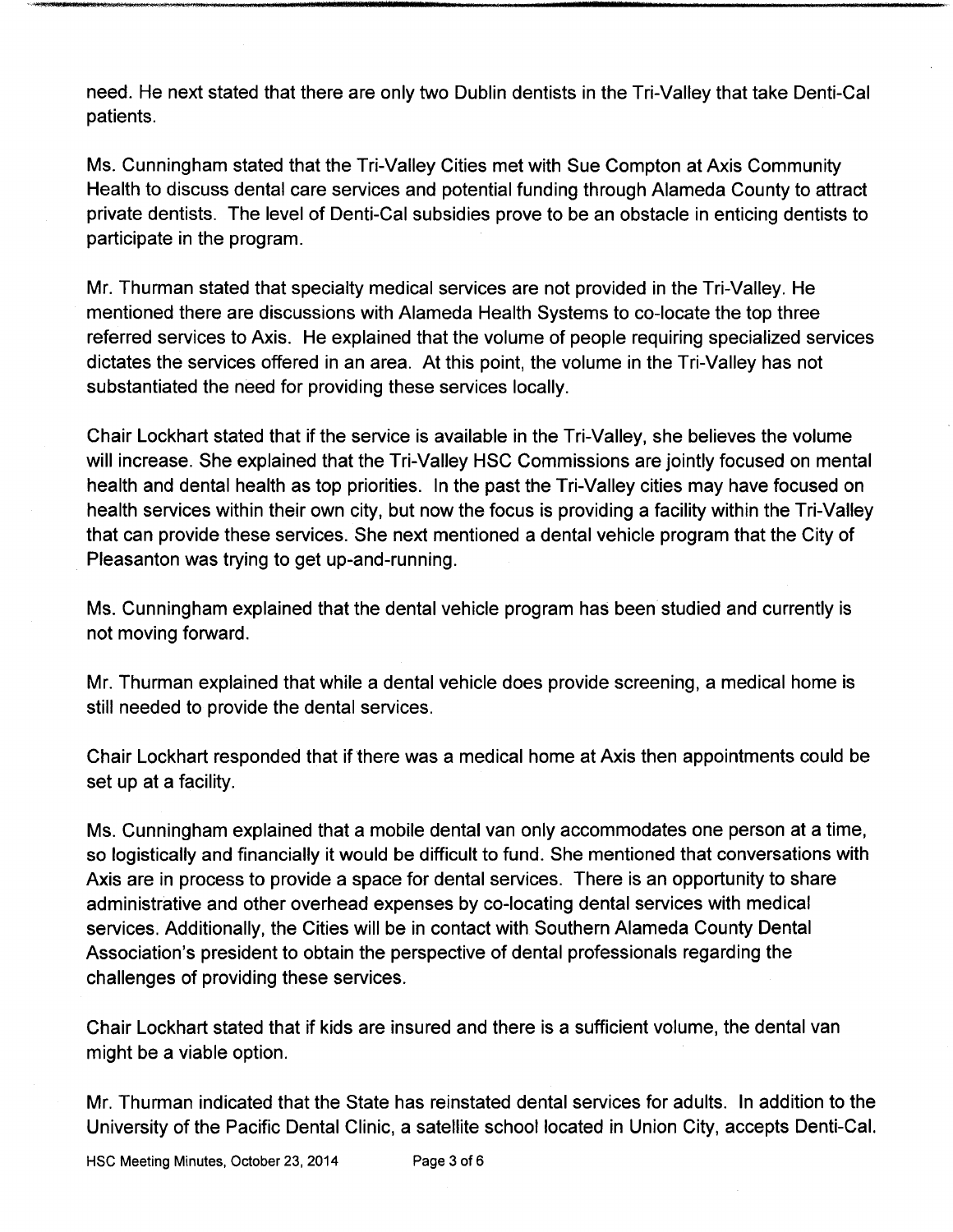He then mentioned that operational funding for a mobile dental is costly. Funding the driver alone costs nearly \$50,000 due to special licensing. From <sup>a</sup> County perspective it is not effective to fund an exam without a medical home to conduct needed treatment.

Chair Lockhart asked Mr. Thurman for an update on a potential youth center in the Tri-Valley.

Mr. Thurman explained that a youth center was explored in Livermore, but the volume of reimbursement would not cover the cost. He then mentioned that the center in San Lorenzo cost \$20 million to build and \$8-\$10 million a year to operate.

Chair Lockhart asked how San Lorenzo is able to afford operating the facility.

Mr. Thurman stated that San Lorenzo received redevelopment funds.

Cm. McCormick asked for a copy of the Mr. Thurman's presentation.

Ms. Cunningham responded that a copy of Mr. Thurman' s presentation will be forwarded to the HSC. She then asked Mr. Thurman if substance abuse programs in the Tri-Valley are provided only by Axis.

Mr. Thurman confirmed that all the substance abuse programs in the Tri-Valley are provided by Axis.

Ms. Cunningham asked the HSC if they would like to defer the conversation about the presentation until all the HSC members are present.

Chair Lockhart suggested providing the presentation data to the Commissioners who were absent and then discussing it as a group.

Cm. McCormick stated that the presentation was helpful in identifying funding needs and will be useful when recommending funds for the Community Grant Program.

Chair Lockhart stated that she felt tonight's presentation confirmed that funding should include programs that support mental and dental health.

Marlene Petersen, Director of Senior Support Services (Senior Support) stated that they are serving over 300 seniors in the Dublin area. In addition to case management they provide mental health and transportation programs. She mentioned that in the past a dental van was used for exams and would visit senior centers. The seniors would then need to be transported to San Leandro for the dental work. That particular dentist billed Denti- Cal. She emphasized that without proper dental care, stomach problems are a real issue for seniors.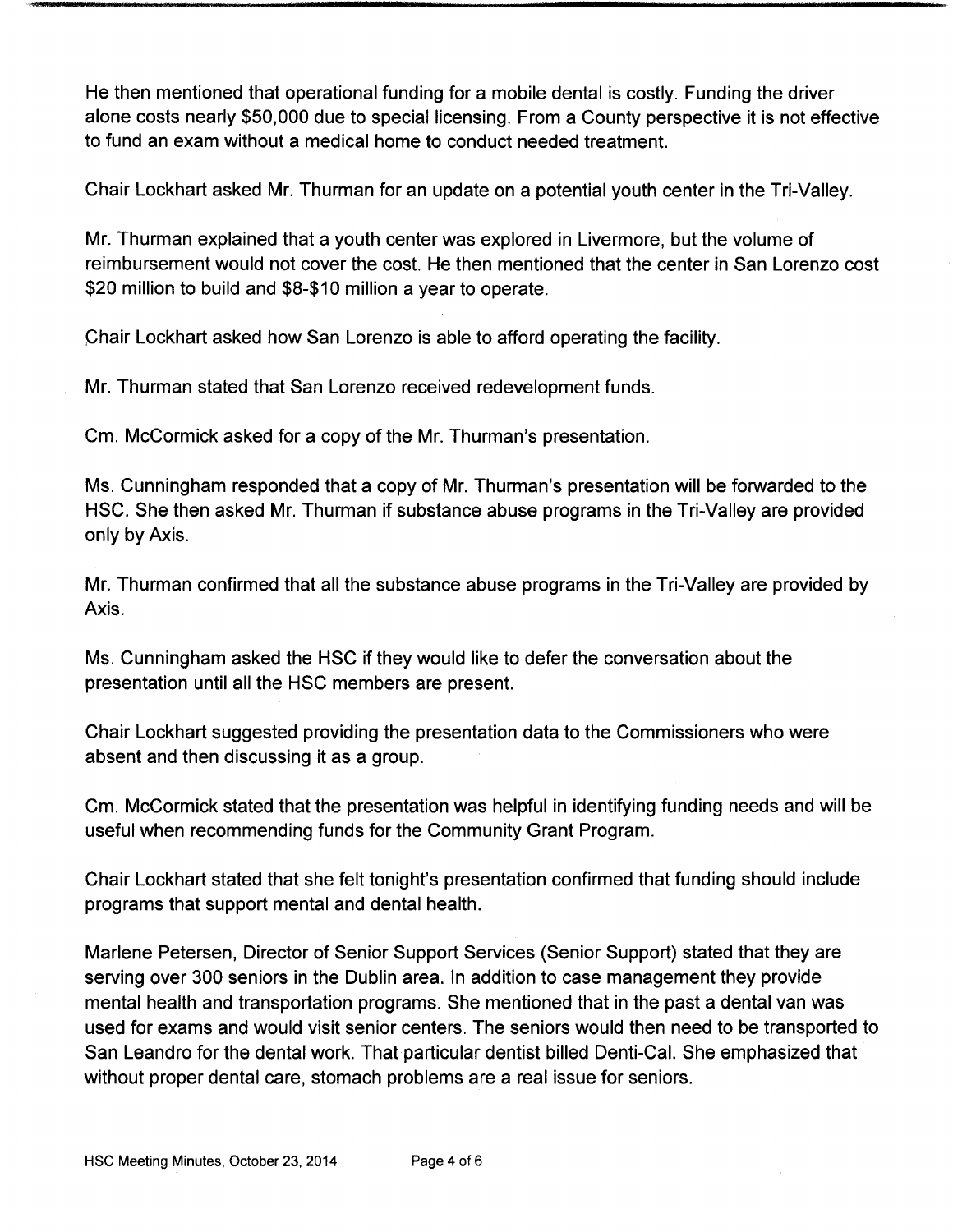Chair Lockhart asked if seniors need chiropractic services because she knows several chiropractors who are willing to provide this service to seniors.

Ms. Petersen stated that Senior Support offers in- home fitness programs and that no seniors have requested chiropractic services. She stated that seniors may not ask for this service because they are not familiar with what it entails.

# 8.2 Fiscal Year 2013-2014 Community Grant Program: Grant Recipient Year-End Reports

Ms. Cunningham presented the Fiscal Year 2013-2014 Community Grant Program year-end summary reports submitted by grant recipients.

Cm. Muetterties asked if the Community Grant funding amount will be the same dollar amount as last year.

Ms. Cunningham stated that Community Development Block Grant funding, provided through Alameda County, may be reduced as a result of federal budget reductions.

Chair Lockhart asked when the City Council will start the strategic planning process.

Ms. Cunningham stated that the start date has not been identified. She stated that the HSC will be notified when it commences.

Cm. McCormick asked if the art program applicants are eligible to apply for Community Grant Program funding.

Ms. Cunningham stated that the arts program applicants remain eligible to apply for Community Grant Program funding. She then related how the Heritage and Cultural Arts Commission provided recommendations about funding the arts programs to City Staff. Staff is evaluating the data to present to the City Council in the coming months. This action was <sup>a</sup> result of the HSC's recommendation to the City Council last year that alternative options for arts programs be studied.

# OTHER BUSINESS

# 9. Brief INFORMATION ONLY reports from the Human Services Commission and / or Staff related to meetings attended at City Expense (AB 1234).

- Next HSC meeting, Thursday, January 22, 2015, 6:00 PM
- HSC application period will open in mid-November
- Axis Community Health ground breaking took place, October 16, 2014
- Tri-Valley Poverty Awareness Luncheon, October 30, 2014, 11:30 AM 1:30 PM

Chair Lockhart stated that she was invited to a meeting to be held by CityServe at Valley High School on October 27, 2014, to discuss local holiday needs. She then stated that she is attending as a citizen, not representing the Commission. She next stated that Eden Housing at